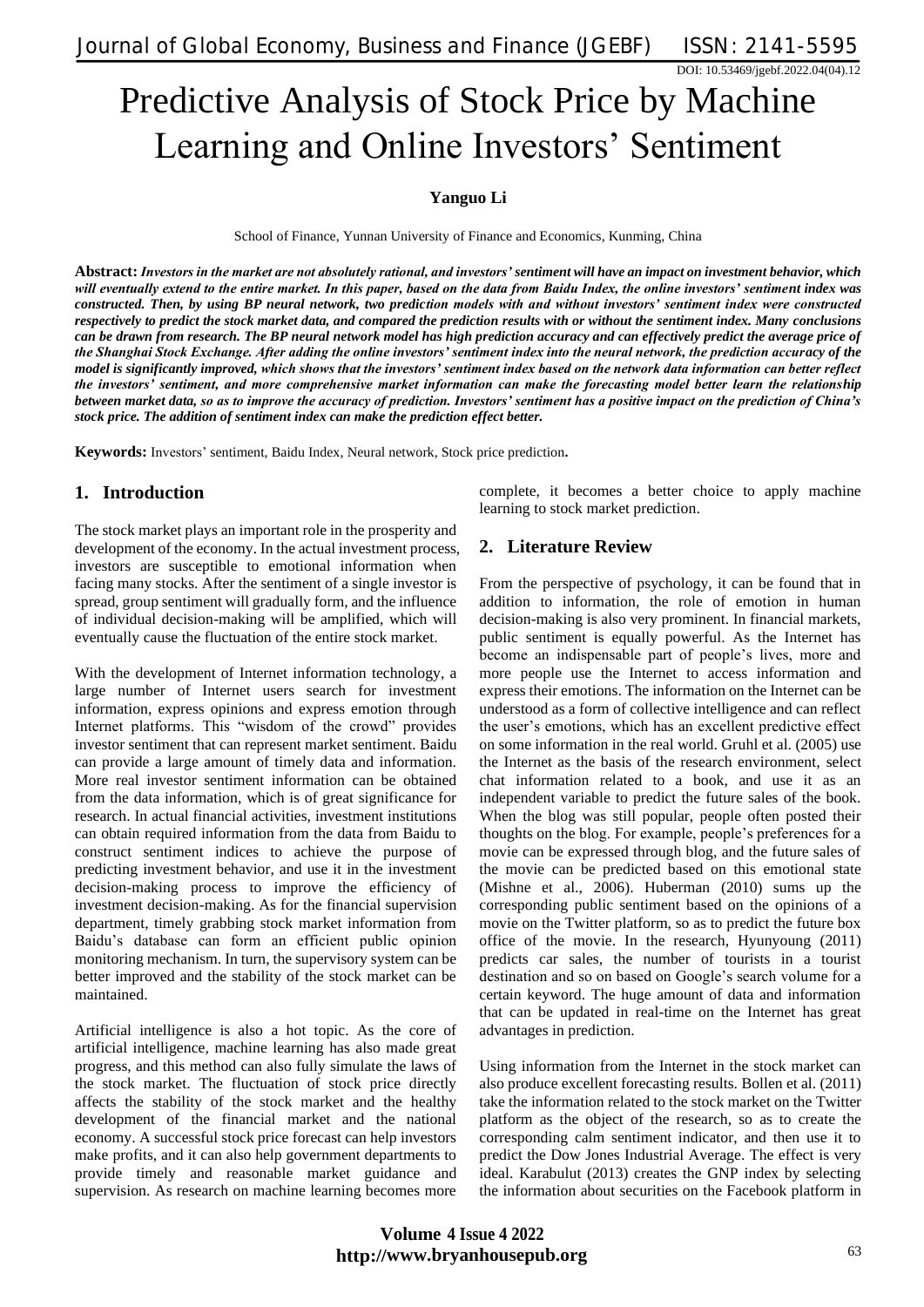the research, so as to predict the stock market. In fact, the emotions reflected by the information on the Internet will have a significant impact on the final investment decision, and then affect the stock market.

The stock market is inherently dynamic, nonlinear and complex, so using traditional linear regression methods is not the best choice. Using machine learning methods can get more accurate prediction results. With the development of machine learning theories, many scholars study the application of machine learning models in the stock market. H.White (1988) takes IBM's daily rate of return as a prediction object to conduct research, and uses neural network to predict it, but the model of this experiment doesn't meet the expectation. Gencay (1996) successfully creates a forward neural network model, and carries out an empirical study on the stock price data of the Dow Jones Industrial Average, and obtains good prediction results. Kinjal et al. (2011) take the Indian stock market as the research object, predict through the 3-layer BP neural network, and finally obtain good prediction effect by adjusting the number of input and hidden layers in the process. Persio et al. (2017) use the opening price, closing price, highest price, lowest price and trading volume as input data to compare RNN, LSTM network and Gru for predicting future stock price. The results show that LSTM network performs best. Zhang et al. (2017) extract investor sentiment and transaction data from social media networks and combine LSTM network to predict the rise and fall of stock price. The experimental results show that the prediction performance of LSTM network can be effectively improved. Nelson et al. (2017) compare the performance of LSTM network, SMLP and RF for stock price prediction. The results show that LSTM network performs best. Hoseinzade et al. (2019) design two kinds of convolutional neural networks to predict ups and downs of stock index, both of which are superior to the benchmark model. Yu et al. (2020) use phase space reconstruction method combined with LSTM network for stock price prediction. The experimental results show that the model has better prediction accuracy. From these research results, the application of this technology to stock market prediction has excellent performance.

Because of the advent of the big data era on the Internet, many scholars analyze investor sentiment based on the huge and high-frequency data in the network, and then build sentiment indices. At the same time, with the rise of machine learning, it has become a new idea to extract sentiment from the network and use this method to study its impact on stock price prediction.

# **3. Methodology and Date**

## **3.1 Neural Network**

The neural network is an adaptive method for self-training on the basis of original data. The advantage of neural networks in the field of prediction lies in their self-learning ability and self-adaptive ability. Even when the input-output relationship of the entire neural network system is very complex, it can well find the internal relationship between the input and the output. Therefore, in the case that it is difficult to find out the relationship between the data, the problem of complex relationship between the data can be well solved after scientific and reasonable training of the data set using the neural network.

Neural networks can recognize new patterns after training, even if the training set doesn't contain these new data. Predicting future data is based on past data, so neural networks have great advantages in prediction problems. In addition, neural networks have strong function approximation capabilities. A three-layer neural network can be used to approximate any complex nonlinear function.

Neural networks have very powerful learning capabilities. The behavioral finance theory believes that the dynamic changes of data in the stock market are the result of people's psychological changes, so investment sentiment can be reflected in the dynamic changes of the stock market to a large extent. Using neural networks to study the impact of investors' sentiment on stock price prediction is a good choice.

## **3.2 Data and Index Construction**

## 3.2.1 Date

Baidu provides great convenience for stock market investors to obtain stock market information. Users' opinions and emotion can be expressed here, and these behaviors can also reflect investors' emotional state in essence. This is also the logical basis for the research on using the data on the Internet to predict the stock market.

Investors can freely search for the information they need by using Baidu, which naturally shows the most real psychological emotion in this case. Therefore, the information obtained from Baidu is also closer to the real sentiment of investors. Baidu generates a lot of data all the time. Compared with traditional sentiment indicators, the online sentiment data can reflect users' mood and behavior changes in real-time and more accurately, which provides very excellent data source for academic research.

This paper selected the Baidu Index between January 4th, 2016 and September 30th, 2021, and used daily data in terms of data frequency. The data from Baidu Index of the keywords being "bull market" and "bear market" was selected, and the data corresponding to each trading day of the stock market was filtered out.

SSE Composite Index is an important index that reflects the overall volatility of all stock prices on the Shanghai Stock Exchange. This paper used data from this index to not only reduce the impact of individual stocks, but also represent the entire stock market. This paper selected the daily data of the opening price, closing price, highest price and lowest price between January 4th, 2016 and September 30th, 2021, and then calculated the average of the four values as the average price of one day.

## 3.2.2 Index construction

The investors' sentiment index in this paper drew lessons from the practice of Mao, Scott and Johan (2015), and defined the investors' sentiment index as:

# **http://www.bryanhousepub.org Volume** 4 **Issue** 4 **2022**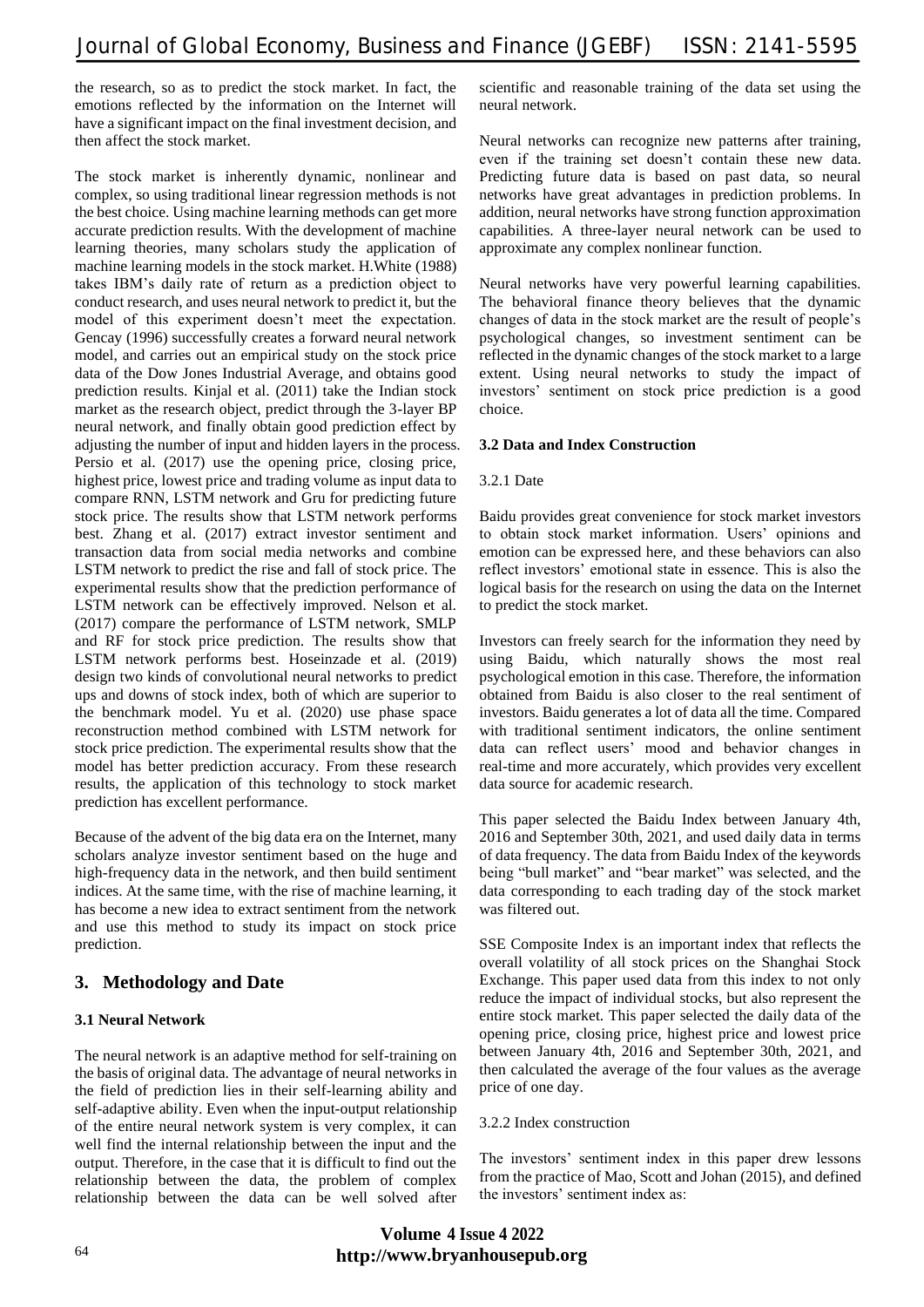$$
ISI_{\text{baidu}} = In(1+N) - In(1+X) \tag{1}
$$

Among them, *N* and *X* represented the Baidu Index daily data when the keyword was "bull market" and "bear market" respectively.

## **4. Empirical Analysis of Stock Price Prediction**

#### **4.1 Design of Neural Network Model**

#### 4.1.1 Network structure

It's the core of determining its network structure that the BP neural networks used in this paper determine the number of hidden layers and the number of hidden layer unit nodes. Through experiments, it could be found that compared with increasing the number of hidden layers, we increased the number of neurons in the hidden layers to reduce the error, and the final training effect was better achieved. Under the condition of reasonable structure and appropriate weights, a 3-layer BP neural network can approximate any continuous function. Therefore, the hidden layer number was set to 1 in this paper to obtain a 3-layer BP neural network.

The performance of neural networks is closely related to the number of nodes in the hidden layers. For the determination of the number of hidden layer nodes, the initial value is generally obtained based on the number of input variables and output variables and previous experience, and then the number of hidden layer nodes is gradually increased or decreased. Finally, the number of hidden layer neurons with the best effect was selected through experiments. It could be determined that the number of neurons in the hidden layer was nine.

#### 4.1.2 Main parameters

The selection of learning rates, maximum training times, weights and thresholds is very important for BP neural networks. In order to ensure the stable operation of the neural network model, the value of the learning rate is generally between 0.01 and 0.8, and then the error drop curve is observed in the experiment, so as to select the learning rate that can make the error curve drop faster and the experimental results be the most satisfactory. Finally, the learning rate in this paper was set to 0.01. For the number of learning times, if it is blindly increased, it will only lead to oscillation or divergence of the neural network, so as to reduce the success rate of network training. Through repeated debugging, the upper limit of training times was finally set to 5000 times. The initial weights and thresholds are of great significance to the models, which can not only reduce the error of the network prediction, but also avoid the occurrence of pauses in the training process. Based on the original input data and output data, the weights and thresholds were optimized through the training process, and the appropriate values were finally determined.

## **4.2 Prediction of Stock Market Based on Neural Network**

In this paper, BP neural network was used to predict the stock market, and two prediction models were constructed. The first model predicted the corresponding value of the next trading day (t) through the average value of the SSE Composite Index in the previous 4 stock market trading days (t-4 to t-1). The second model was to add the investors' sentiment index of the previous 2 trading days (t-2 and t-1) to predict the corresponding stock index of the next trading day (t) on the basis of the average value of the SSE Composite Index in the previous 4 trading days (t-4 to t-1).

### 4.2.1 Prediction results of the neural network model without sentiment index

From Figure 1, it can be roughly seen that the prediction model has a relatively good forecasting effect on the average value of the SSE Composite Index. The predicted value of the model was roughly the same as the overall trend of the actual value of the stock index, which indicated that the predicted value obtained by using the data of the previous 4 trading days to predict the average price of the next trading day had a high degree of fit with the corresponding actual value. The overall prediction accuracy was relatively high.



4.2.2 Predictability analysis

This paper need analyze the predictability of the forecasting model according to the accuracy of stock market data forecasting. Therefore, this paper conducted a specific analysis by constructing a predictability index. The calculation formula of the index is:

$$
P = 1 - \left| \frac{y_p - y_a}{y_a} \right| \tag{2}
$$

 $y_p$  is the predicted value and  $y_a$  is the actual value. This index can reflect the distance between the absolute percentage of the prediction error to the true value and 100%. This index can directly reflect the accuracy of all individual prediction results, thus reflecting the prediction effectiveness of the BP neural network. The smaller the predictability index is, the larger the difference between the predicted value and the actual value is; conversely, the larger the predictability index is, the closer it is to 1, the closer the predicted value is to the actual value. The predictability index is 1 when the predicted value is equal to the actual value. The index can well reflect the similarity of each predicted value to the actual value, so as to obtain the predictability of the prediction model for stock market data.

As can be seen from Figure 2, the predictability indices are all greater than 0.95, and the predicted values are relatively close to the actual values, without particularly large deviation. From

# **http://www.bryanhousepub.org Volume** 4 **Issue** 4 **2022**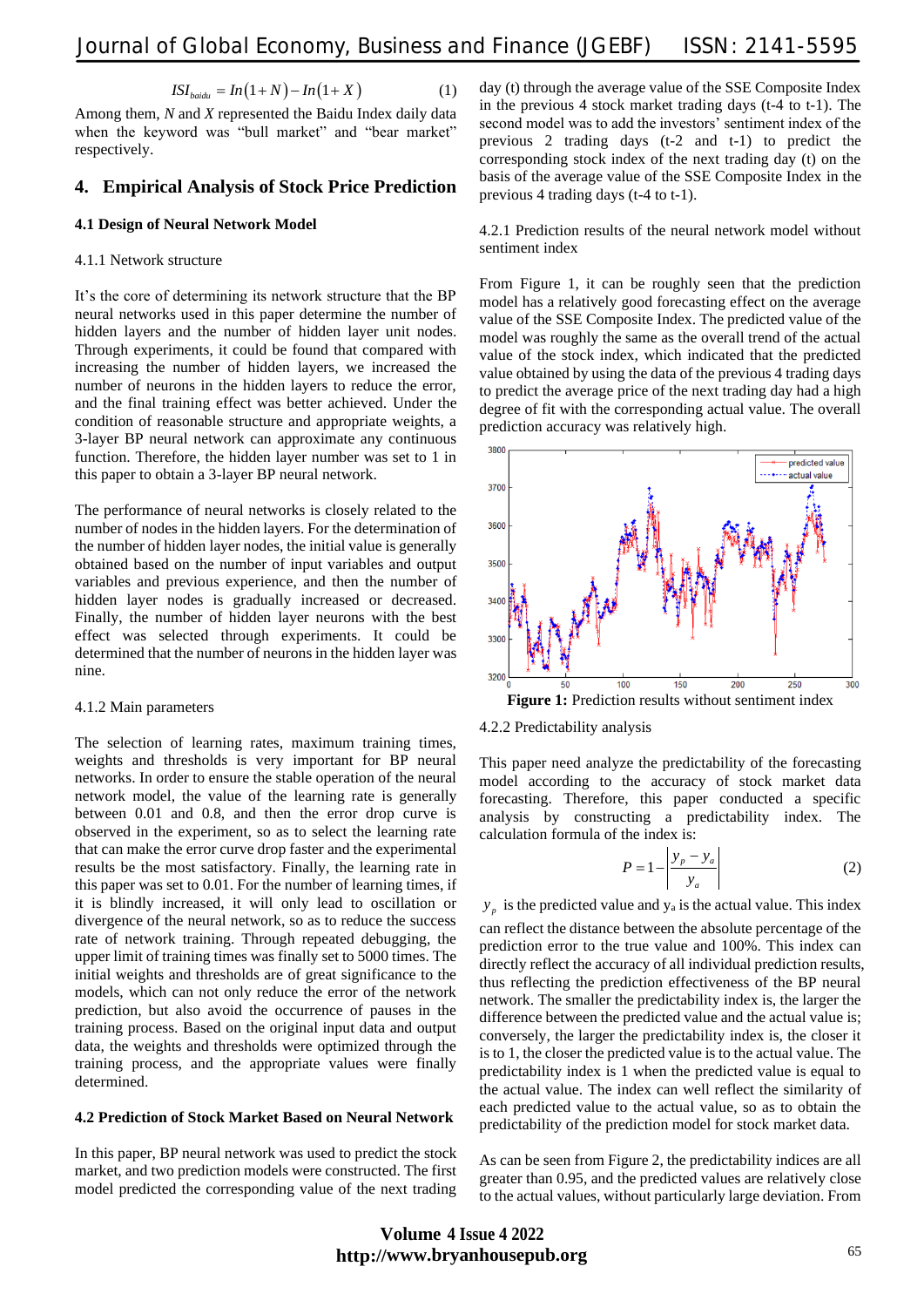this, it can be seen that the overall accuracy of using the neural network to predict the stock market is relatively high, and the predicted values are generally close to the actual values. In predicting the stock market, this method of neural network has great advantages and is an effective method.



**Figure 2:** Time series diagram of predictability index

4.2.3 Prediction results of neural network model when adding sentiment index

The prediction effect is shown in Figure 3. After adding the investors' sentiment index based on Baidu Index, the prediction effect of the prediction model for the average price is significantly better than that of the model without adding the online investors' sentiment index. After adding the investors' sentiment index based on Baidu Index, the prediction accuracy of the neural network model for predicting stock market data was significantly improved.



**4.3 Comparison of Prediction Accuracy of Different Models**

#### 4.3.1 Evaluation Indices of model prediction

In this paper, mean squared error (MSE) and mean absolute percentage error (MAPE) were used to evaluate and compare the prediction ability of the prediction models. The smaller the values of these two indicators are, the closer the predicted values are to the actual values, and the better the prediction effect of the neural networks is.

Mean squared error and mean absolute percentage error are defined as follows:

$$
MSE = \frac{1}{N} \sum_{i=1}^{N} (y_i - \hat{y}_i)
$$
 (3)

$$
MAPE = \frac{1}{N} \sum_{i=1}^{N} \left| \frac{y_i - \hat{y}_i}{y_i} \right| \times 100\%
$$
 (4)

*N* is the number of samples,  $y_i$  is the ith actual value, and  $\hat{y}_i$ is the ith predicted value.

4.3.2 Comparison and analysis of evaluation indices of various models

The evaluation indexes of the prediction ability of BP neural network models to predict the average price are shown in Table 1. It can be seen from this table that whether it is the mean squared error or the mean absolute percentage error, the error indexes values obtained from the prediction after adding the online investors' sentiment index based on Baidu Index are smaller than the error indexes values of the model without adding the index. It shows that the prediction accuracy of the neural network models is significantly improved after adding the online investors' sentiment index, and the addition of the investors' sentiment index can improve the prediction ability of the prediction model for China's stock market.

The experimental results are in line with the characteristics of China's stock market. The ups and downs of China's stock market are greatly affected by policies and positive and negative news. Moreover, there are many ordinary retail investors who lack investment experience and professional knowledge in China's stock market. They are more vulnerable to the influence of emotion in the market and become irrational. Investors' sentiment has a great impact on the stock market. Obtaining investors' sentiment through the huge data and information in the network can better reflect the investment sentiment of stock market investors, which is beneficial to our research and analysis in this area.

| <b>Table 1:</b> Evaluation standards of forecasting performance |                 |
|-----------------------------------------------------------------|-----------------|
| no sentiment index                                              | sentiment index |

# mape 0.797% 0.351% mse 1441.712 262.369

## **5. Conclusions**

Because Baidu Index can more intuitively reflect the behavior and sentiment of investors on the Internet, and the data is huge and easy to obtain, this paper used Baidu index to reflect investors' sentiment. Because the neural network can obtain the ideal forecasting effect in the complex and changeable stock market, this paper constructed the BP neural network forecasting models. This paper used the models with and without the investors' sentiment index to predict the stock market data, and then compared the model prediction results.

The following conclusions can be drawn from the research in this paper. The neural network models fitted the average price well. Because of its strong learning adaptability, nonlinear mapping ability and function approximation ability, the neural network can solve many problems that cannot be solved by traditional measurement methods. In this paper, the neural network models were used for prediction and satisfactory results were obtained. This method is very effective in predicting stock price. After adding the online investors' sentiment index to the neural network model, the prediction accuracy of the model was significantly improved. First, it can be shown that investors' sentiment in China has a

# **http://www.bryanhousepub.org Volume** 4 **Issue** 4 **2022**